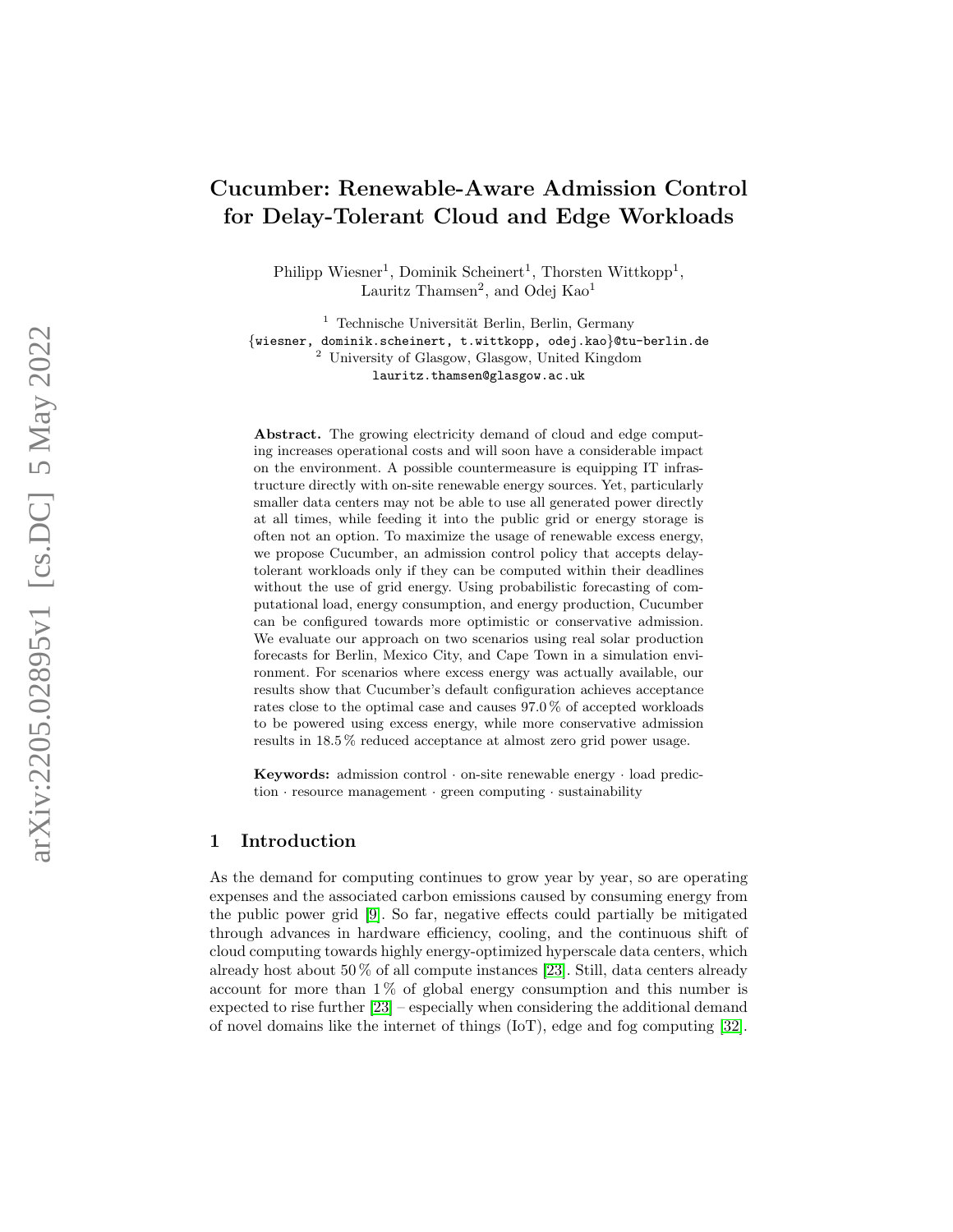To reduce its carbon footprint, the IT industry is pushing to integrate more and more low-carbon energy sources into data centers [\[1\]](#page-13-1), not least because carbon pricing mechanisms, such as emission trading systems or carbon taxes, are starting to be implemented around the globe [\[4\]](#page-13-2). For example, Google plans to operate their data centers solely on carbon-free energy by 2030 [\[12\]](#page-13-3). One approach towards more sustainable and cost-effective computing systems in cloud as well as edge environments is directly equipping IT infrastructure with on-site renewable energy sources like solar or wind [\[18,](#page-13-4)[20\]](#page-14-2). However, especially smaller compute nodes, such as on-premise installations or edge data centers, are not always able to consume all generated power directly, as depicted in [Figure 1.](#page-1-0)



<span id="page-1-0"></span>Fig. 1. Problem setting: Renewable excess energy can ocurr at compute nodes when local demand does temporarily not cover all produced energy.

Energy storage can mitigate this problem to some extent, but is expensive, therefore often not available in sufficient capacity, and may be reserved to ensure operation during power outages. Moreover, storing energy involves power conversion loss, and frequent charging cycles accelerate battery aging [\[21\]](#page-14-3). On the other hand, feeding excess energy back to the power grid is often unattractive in practice due to statutory regulations and low compensation. Modern microgrid solutions integrate renewables and energy storage to efficiently manage locally occurring excess energy, in a modular and flexible manner [\[14\]](#page-13-5). It is precisely such systems, however, that benefit greatly from participants who are also flexible and able to adapt their energy consumption to the expected supply.

To make better use of renewable excess energy (REE), delay-tolerant workloads originating locally or within the surrounding distributed system of a compute node should be computed if there is free capacity available. Delay-tolerant workloads are common in cloud environments, ranging from machine learning jobs, certain Function-as-a-Service (FaaS) executions, nightly backups and CI/CD runs, and other periodic jobs like generating daily reports [\[31\]](#page-14-4). However, they may also occur in otherwise time-critical edge computing environments, such as cache and index updates as well as federated and/or iterative machine learning trainings on locally available data at edge nodes.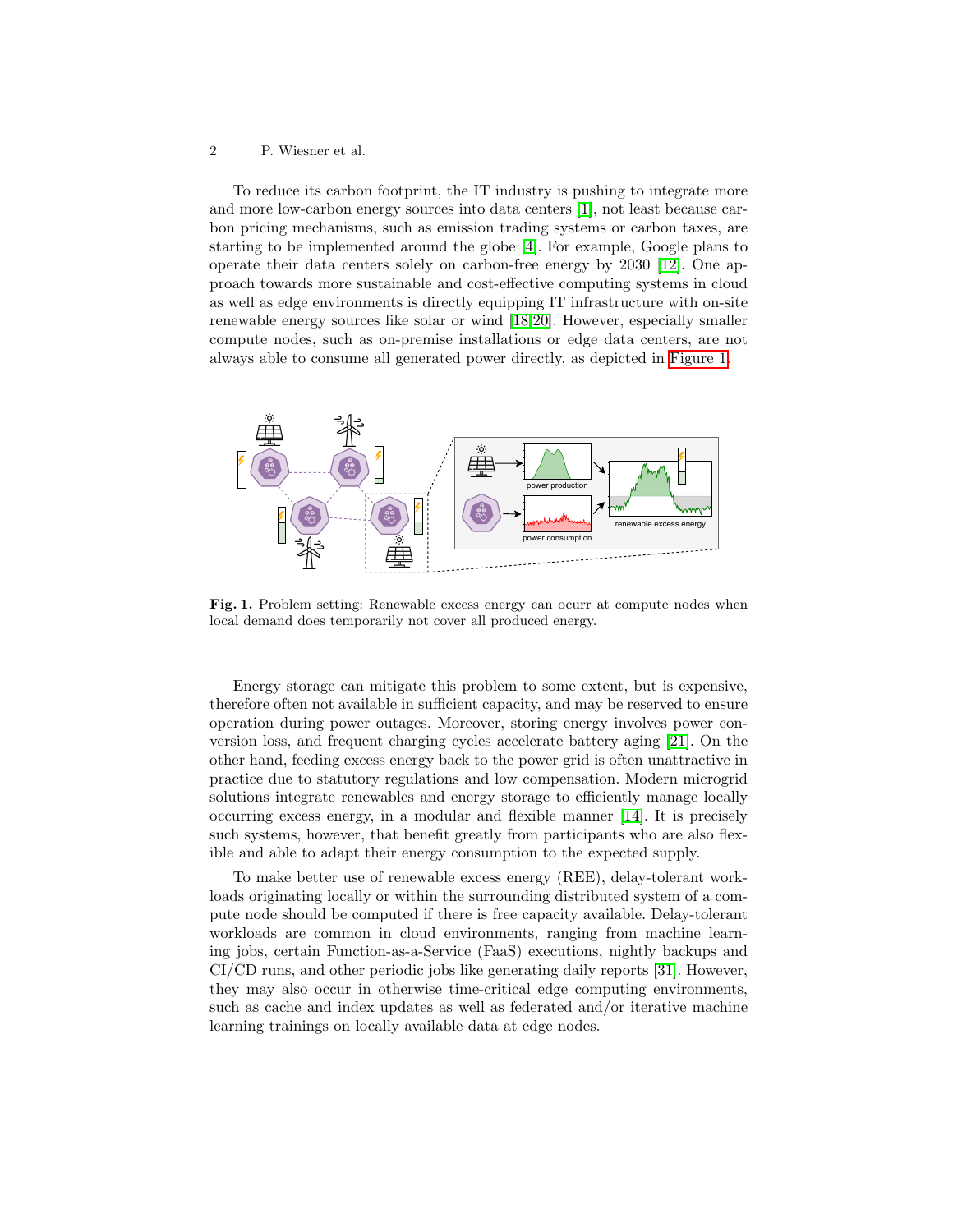We propose Cucumber, an admission control policy for delay-tolerant workloads in resource-constrained compute nodes that have access to renewable energy sources but no access to energy storage. We assume that this infrastructure usually runs high-priority, time-critical workloads with quality of service (QoS) constraints, like user-facing services, but is not always fully utilized. Cucumber admits delay-tolerant workloads to the local system only if they can be computed within their deadlines on free capacity and without the use of grid energy. This leads to increased use of renewable energy sources, hence reducing associated carbon emissions and electricity costs, and contributes to stabilizing the power grid. We furthermore expect Cucumber to be an integral building block of decentralized systems that exploit the varying spatio-temporal availability of renewable energy. Towards this, we make the following contributions:

- we define a method for forecasting free computational capacity that can be powered using REE only. The prediction can be tuned towards conservative or optimistic results using probabilistic forecasts of load, energy consumption and energy production
- based on these forecasts, we propose an admission control policy that decides whether incoming delay-tolerant workloads with known size and deadline can be scheduled on free capacity using REE only
- we evaluate our approach on two scenarios using real solar production forecasts for Berlin, Mexico City, and Cape Town in a simulation environment
- we make all datasets and code used for this experimental evaluation publicly available for future research to build on our results<sup>[3](#page-2-0)</sup>

The remainder of this paper is structured as follows: [Section 2](#page-2-1) reviews related work. [Section 3](#page-3-0) proposes the admission control policy and explains how we generate forecasts on free computational capacity that can be powered by REE. [Section 4](#page-8-0) evaluates our approach. [Section 5](#page-12-0) concludes the paper.

# <span id="page-2-1"></span>2 Related Work

Carbon-Aware and Renewable-Aware Computing. Incorporating the availability of renewable or low-carbon power into scheduling decisions has been increasingly researched over the last decade. However, many works in this context focus on load migration in geo-distributed settings or optimize for low carbon signals in the public power grid. For example, Google employs a suite of analytics pipelines to defer delay-tolerant workloads if power from the public grid is associated with high carbon intensity [\[25\]](#page-14-5). While their work is targeted at large-scale data centers, Cucumber is meant to be deployed in resource-constrained environments with direct access to renewable energy sources. Toosi et al. [\[28\]](#page-14-6) proposed a load balancer for web applications that increases on-site renewable energy usage at data centers. However, other than Cucumber, their approach is reactive and does not make use of forecasting for better decisions. GreenSlot [\[10\]](#page-13-6) is a batch job

<span id="page-2-0"></span><sup>3</sup> Github: <https://github.com/dos-group/cucumber>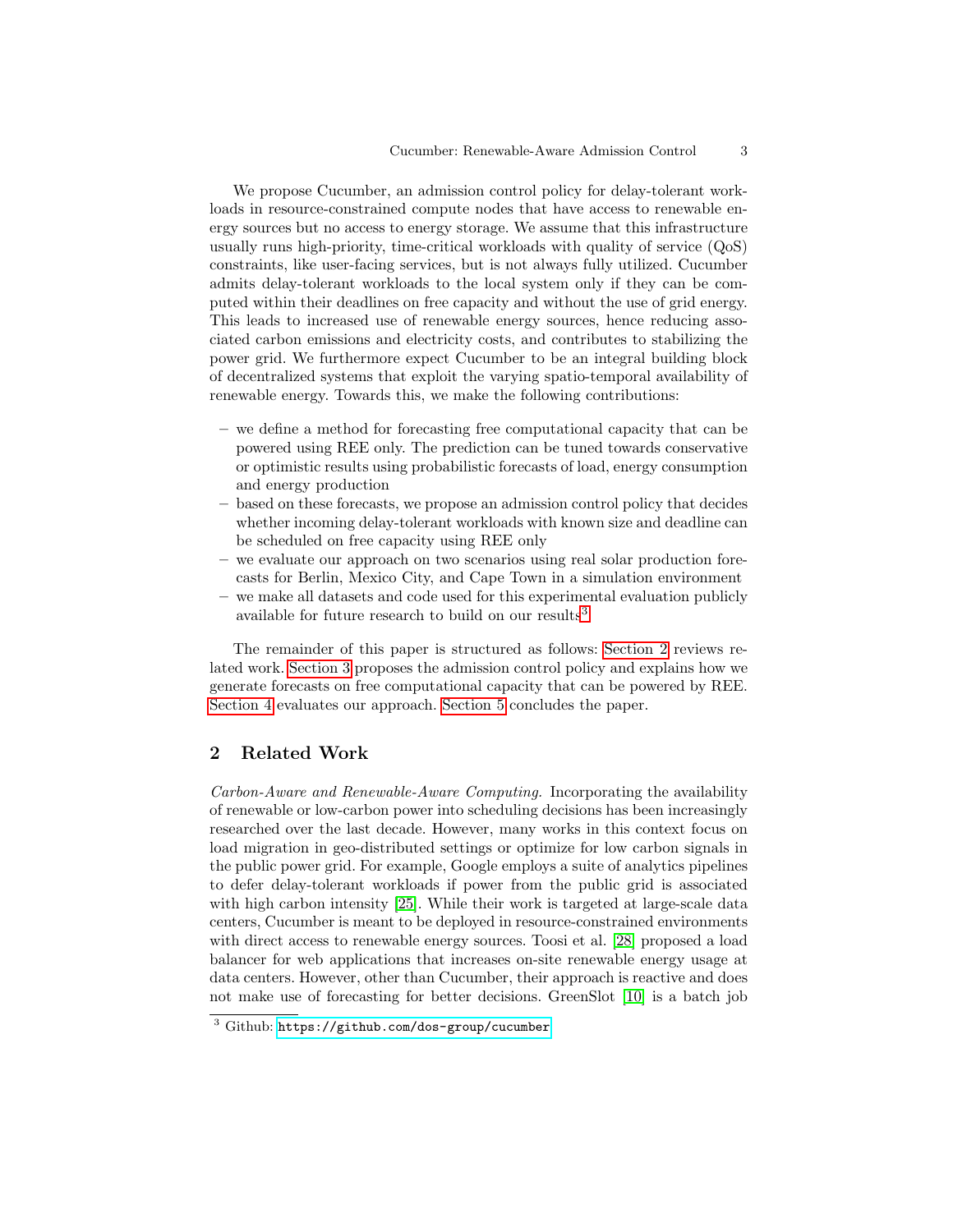scheduler for data centers with on-site renewable energy sources using hourly predictions of solar energy and optimizes for a low price if grid power usage is unavoidable. Cucumber, on the other hand, aims at using REE only and tries to avoid using any grid power. Aksanli et al. [\[2\]](#page-13-7) proposed a scheduler using short-term predictions of wind and solar power to reduce grid power usage and the number of canceled jobs. In contrast, Cucumber rejects workloads in danger of violating their deadlines upfront so they can be scheduled elsewhere. The Zero-Carbon Cloud [\[8\]](#page-13-8) is the only project of which we are aware that aims at exploiting REE by placing data centers close to renewable energy sources. Our approach complements these efforts and opens up a way to distribute workloads in a decentralized manner across their proposed infrastructure by making local decisions about whether or not to accept a job.

Admission Control is a validation process in communication systems to check if sufficient resources are available to, for example, establish a network connection or process a request. Other than most publications on admission control that operates on a network packet level, we consider workloads that can be several minutes or even hours long. Because of this, most related work is in the context of web-based applications or cloud computing where certain requests are prioritized to improve quality of service (QoS) or maximize revenue [\[7](#page-13-9)[,33\]](#page-14-7). An admission control policy in green computing was proposed by [\[13\]](#page-13-10), where a PID controller used in industrial control applications is extended by a hybrid green policy, to reduce grid power usage. Eco-IDC [\[22\]](#page-14-8) targets energy-aware admission control on a data center level by exploiting electricity price changes while dropping excessive workload if required. Other than these approaches, Cucumber optimizes for utilizing locally available REE while prioritizing time-critical workloads. Furthermore, our approach utilizes probabilistic forecasting methods to be configurable towards more optimistic or conservative admission.

# <span id="page-3-0"></span>3 Admission Control

Cucumber accepts delay-tolerant workloads based on forecasts of load, power consumption, and power production. A high-level overview and outline of the approach are presented in [Figure 2.](#page-4-0) This section describes all steps in detail.

## 3.1 Forecasting Load, Power Consumption, and Power Production

Cucumber uses probabilistic multistep-ahead forecasts to predict time series of probability distributions, which inherent the uncertainty for each observation, to later infer the available REE at different confidence intervals. If no probabilistic forecasts are available, Cucumber can still be operated in its default configuration based on the expected/median forecast.

Forecasting Computational Load. Load prediction is a widely researched field covering forecasts related to application metrics, such as the number of messages in a stream processing system [\[11\]](#page-13-11), as well as the utilization of (virtualized) hardware resources like CPU, GPU or RAM [\[26\]](#page-14-9). Although load prediction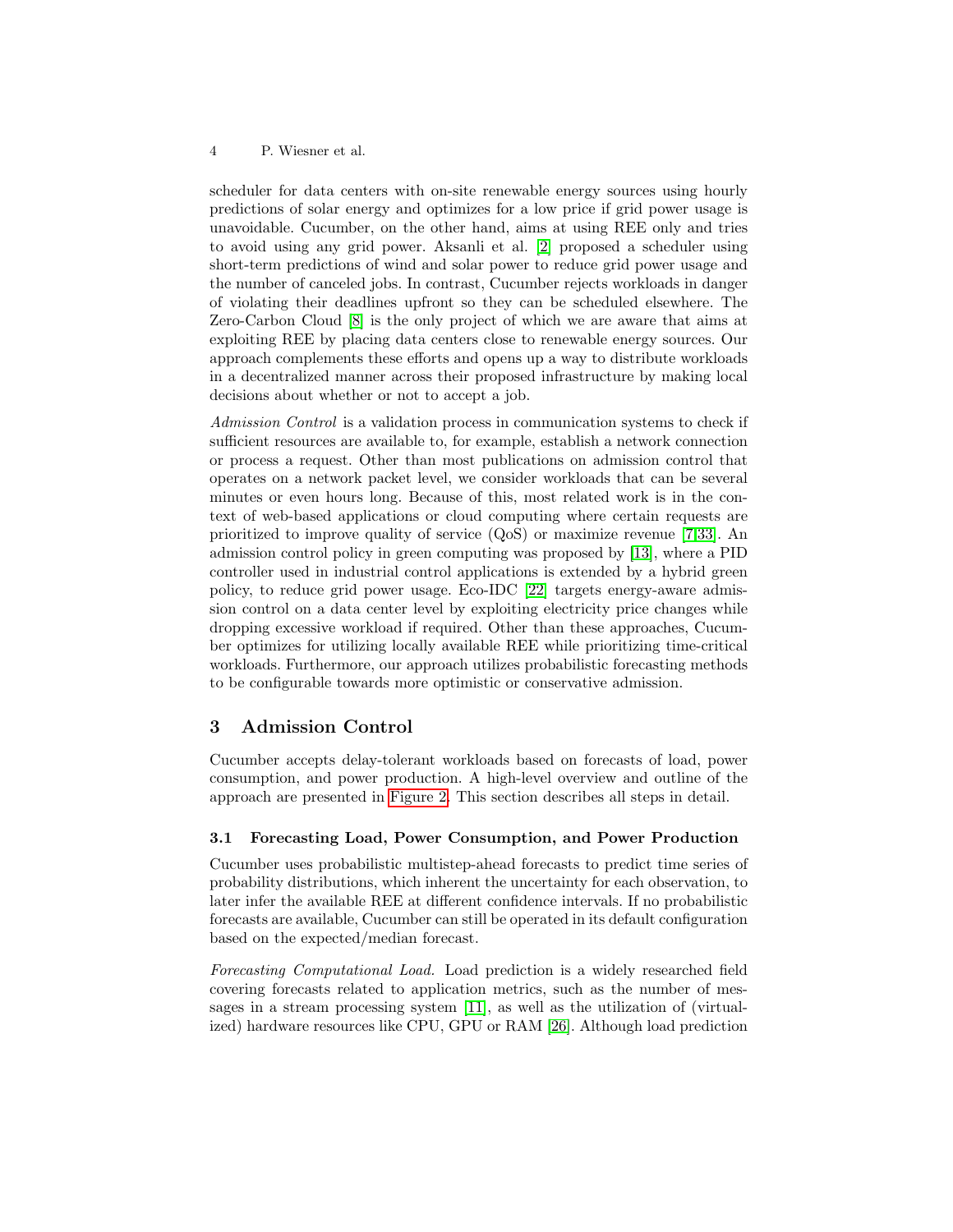

<span id="page-4-0"></span>Fig. 2. Cucumber periodically forecasts computational load, power consumption, and power production to compute the freep capacity forecast. It determines how much computational capacity will be available in the future, that can be powered using REE only. Based on this forecast and the amount, size, and deadlines of already queued workloads, Cucumber accepts or rejects new workload requests.

systems are usually formulated as time series forecasting problems based on historical data, they can also take information from other contexts into account. For example, in edge computing use cases like traffic monitoring, additional information on weather, holidays, events, etc. can improve the forecast quality. Whatever type of forecast is most suitable in a concrete use case, Cucumber uses it to identify future time windows with free capacity. Furthermore, these load predictions are used as a factor in the power consumption forecast. In the following, we denote the load of a node as  $U$  and any load forecasts as  $U_{\text{pred}}$ .

Forecasting Power Consumption. The power demand of IT infrastructures can be influenced by many factors like CPU or GPU usage, memory, I/O, and storage access, temperature, etc. While perfect modeling without precise knowledge of workload and infrastructure characteristics is not possible [\[17\]](#page-13-12), it has been shown that power usage can often be modeled with sufficient accuracy based only on the node's utilization [\[5\]](#page-13-13) – which usually refers to its CPU usage. In fact, power modeling based on CPU usage only is being used in production at modern hyperscale data centers [\[24\]](#page-14-10). For simplicity, here we assume a simple linear power model to convert from a certain load  $U$  to the nodes power usage  $P$ :

<span id="page-4-1"></span>
$$
P = P_{\text{static}} + U \cdot (P_{\text{max}} - P_{\text{static}}) \tag{1}
$$

where  $P_{static}$  is the amount of power a node consumes in idle state and  $P_{max}$  is the amount of power the node consumes under full load. Besides energy used for computing, the power forecast should also take the expected demand from other co-located consumers into account that are powered by the renewable energy source, like cooling or lighting, to correctly derive the actually available REE.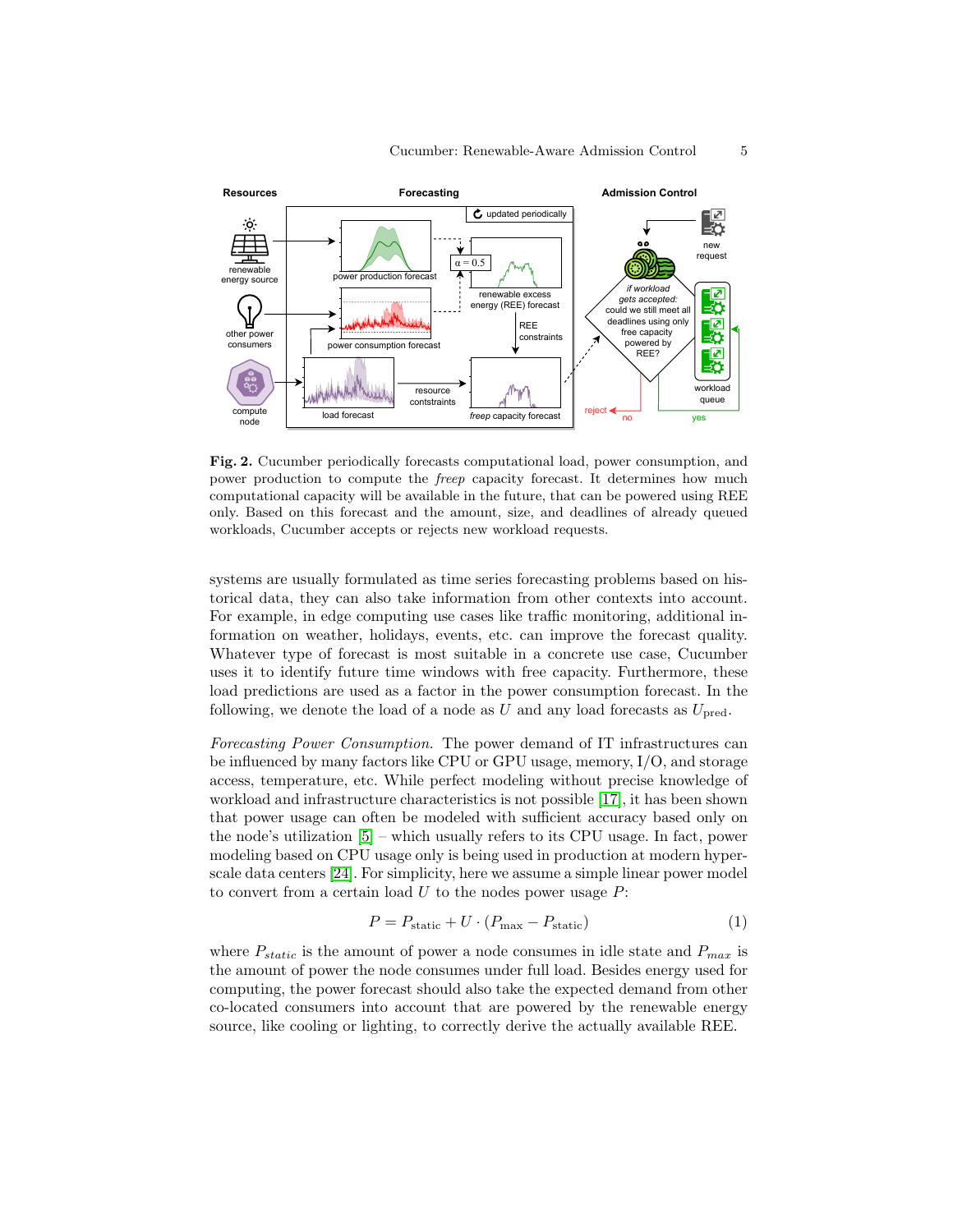Forecasting Power Production. Since information on future power production is useful in many domains ranging from high-level application design to lowlevel grid control, the prediction of variable renewable energy sources like solar panels [\[6,](#page-13-14)[16\]](#page-13-15) and wind turbines [\[3,](#page-13-16)[19\]](#page-13-17) is an active field of research. Such models are usually based on weather models for mid- and long-term forecasts as well as, in case of solar, satellite data for short-term forecasts, that enable the observation and movement of clouds [\[15\]](#page-13-18). Very short-term models with one-minute resolution can even be based on live video data using sky cameras<sup>[4](#page-5-0)</sup>. As wind and solar power production are known for their high variability, probabilistic prediction methods are especially common in this domain [\[29](#page-14-11)[,34\]](#page-14-12).

#### 3.2 Deriving the freep capacity forecast

Based on the previously generated forecasts, we now determine the main input to Cucumber's admission control: the freep (free REE-powered) capacity forecast.

For this, we first calculate the REE forecast  $P_{\text{rec}}$ . If no probabilistic forecasting was used to generate the power production  $P_{\text{prod}}$  and consumption  $P_{\text{cons}}$ forecasts, we can directly define  $P_{\text{ree}} = \max(0, P_{\text{prod}} - P_{\text{cons}})$ . If probabilistic forecasting was applied, we now have the possibility to decide that  $P_{\text{ree}}$  should describe a more optimistic or more conservative view of the future and hence manipulate the behavior of the admission control policy.

However, we need to differentiate between two kinds of probabilistic forecasts. The first contains actual probability distributions for each forecasted observation, which, in practice, is mostly implemented as ensembles of non-deterministic single-value predictions. In this case, the simplest way to build a joint distribution  $P_{\text{ree}}$  is by randomly sampling from both distributions and subtracting the returned values for power production and consumption. We can then use the quantile function Q to determine a concrete single-valued time series.

$$
P_{\text{ree}}^{\alpha} = \max(0, \ Q(\alpha, P_{\text{ree}}))
$$
\n<sup>(2)</sup>

where  $\alpha \in [0,1]$  determines how *optimistic* (big  $\alpha$ ) or *conservative* (small  $\alpha$ ) our forecasts are. For example,  $P_{\text{ree}}^{0.95}$  returns the 95<sup>th</sup> percentile of  $P_{\text{ree}}$ .

In the second case, one or both forecasts do not contain the actual distributions but only values for a number of pre-initialized quantiles, usually the median and an upper and lower bound like the  $10<sup>th</sup>$  and  $90<sup>th</sup>$  percentile. In this case, we propose a fall-back method as we cannot simply join the distributions:

$$
P_{\text{ree}}^{\alpha'} = \max(0, \ Q(\alpha, P_{\text{prod}}) - Q(1 - \alpha, P_{\text{cons}}))
$$
\n(3)

where  $\alpha'$  can only take certain values determined by the pre-initialized quantiles. Note that using this equation  $\alpha'$  holds the same semantic value as  $\alpha$  (e.g. big  $\alpha'$ represents optimistic forecasts) but no guarantees of actual probability. In the following, we use  $\alpha$  and  $\alpha'$  interchangeably.

<span id="page-5-0"></span><sup>4</sup> [https://solcast.com/utility-scale/solar-data-api/](https://solcast.com/utility-scale/solar-data-api/super-rapid-solar-farm-forecasts)

[super-rapid-solar-farm-forecasts](https://solcast.com/utility-scale/solar-data-api/super-rapid-solar-farm-forecasts)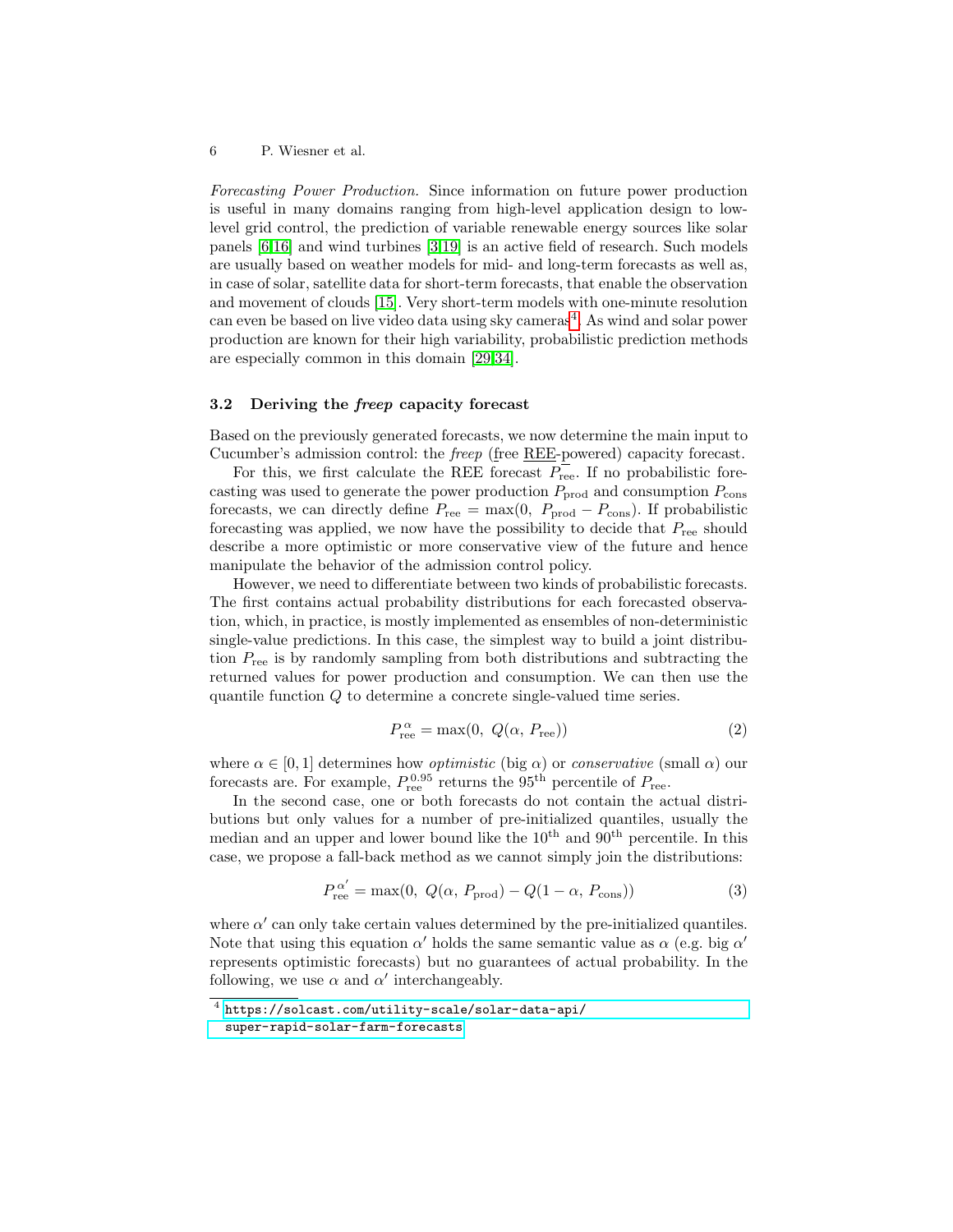Using the forecasts for computational load  $U_{\rm pred}$  and availbale REE  $P_{\rm rec}^{\,\alpha}$  we can now compute the *freep* capacity forecast  $U_{freep}$ , which determines how much of the free capacity in the future can be powered using only REE:

$$
U_{freep} = \min(1 - U_{pred}, \frac{U_{reep}}{P_{max} - P_{static}})
$$
(4)

The *freep* capacity forecast is defined as the minimum of  $U_{\text{free}}$ , the expected free capacity of the node, and  $U_{\text{reep}}$ , the expected fraction of capacity that could be REE-powered. If  $U_{\text{pred}}$  is a probabilistic forecast, it first has to be converted to a single-valued time series, for example using  $Q(0.5, U_{pred})$ . The equation for  $U_{\text{reep}}$  depends on the used power model and it was derived by rearranging the linear power model from [Equation 1.](#page-4-1)

#### 3.3 Admission Control Policy

Cucumber admits workload requests based on the above derived freep capacity forecast and the amount, size, and deadlines of already queued workloads. For this, all workload requests are expected to provide a job size estimate and a deadline. In practice, deadlines are often provided directly by users or services or can be derived from, for example, application graphs. Estimating the size of jobs is a common problem in scheduling and is usually performed based on previous executions of the same or similar workloads. In the current approach, we do not consider uncertainty in job size estimates, parallelism, or additional resource constraints besides computational load, like memory. However, Cucumber can be extended to consider such factors.



Fig. 3. Cucumber rejects workloads if it expects any future deadline violations using the freep capacity forecast.

The approach is agnostic to the applied scheduling mechanism, including multiple levels of priority or preemptive workloads, as long as it can be reliably modeled with the available information. For every incoming request, Cucumber models the expected processing of the queue if the workload was accepted and evaluates if any deadlines are being violated. In particular, for every workload in the new queue, it progresses the time on the freep capacity forecast until the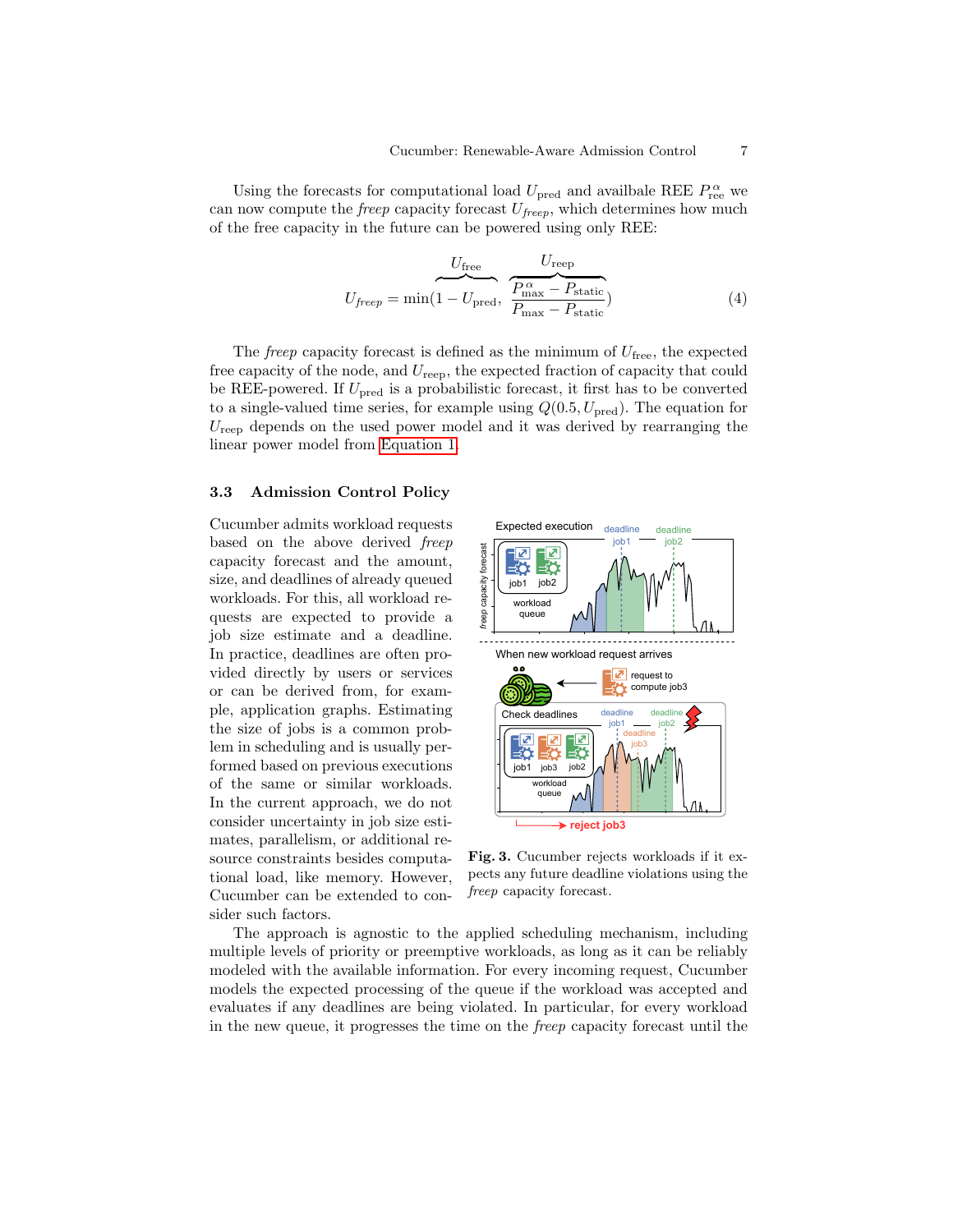expected (remaining) workload size is covered and then checks if the workload's deadline was violated. If any violation occurs, the request gets rejected, otherwise accepted.

Depending on the number of workload requests and the average queue length, this basic algorithm can become computationally inefficient, since a re-evaluation has to take place for each request. However, performance issues can be mitigated in many ways, for example by grouping jobs with the same or similar deadlines and only evaluation violations per group. Moreover, different heuristics can be applied to decrease the number of re-evaluations, like caching the remaining time and capacity of each group until their deadline, and only performing a full re-evaluation once violations become likely. Concrete performance adjustments depend on the nature of the underlying system, such as the level of parallelization as well as frequency, distribution, and kind of incoming workloads.

#### 3.4 Limiting Power Consumption at Runtime

To ensure that accepted workloads run on REE only, their resource usage needs to be limited at runtime. In practice, there are several ways to approach this, including adjustments of hardware power and speed settings like dynamic voltage and frequency scaling (DVFS). Nevertheless, to propose a simple approach, modern high-level tools or resource orchestration solutions allow for conveniently controlling the usage of resources such as CPU or GPU. For instance, the CPU usage of a process can be limited using tools like cpulimit. Likewise, frameworks like Docker and Kubernetes have built-in flags for limiting CPU usage by adapting the settings of a container's *cgroup*. As load  $U$  and available REE  $P_{\text{ree}}$  can be measured periodically at runtime to derive the current  $U_{\text{rec}}$ , such tools can be used to adjust the node's power consumption to the correct level without inferring with the time-critical baseload. However, the suitability of this simple approach depends highly on the concrete environment and more sophisticated measures might be needed in certain scenarios.

Even when performing admission control at a low  $\alpha$  (meaning in conservative mode), conditions at runtime might still be worse than expected. If less REE is available than forecasted, the previously described power limiting could lead to deadline violations of accepted jobs, although there is free computational capacity available. While this behavior might be acceptable in some environments, usually it is more important to meet promised deadlines than ensuring that no grid energy is used at all. To mitigate violations, Cucumber uses the freep capacity forecasts at runtime to periodically evaluate whether the currently active jobs can still meet their deadlines. If a running job is expected to violate its deadline, we temporarily stop power limiting and finish it using all free capacity  $U_{\text{free}}$ . Since also load forecasts are uncertain, deadline violations still cannot be completely ruled out, but will be mitigated as effectively as possible based on the current state of knowledge.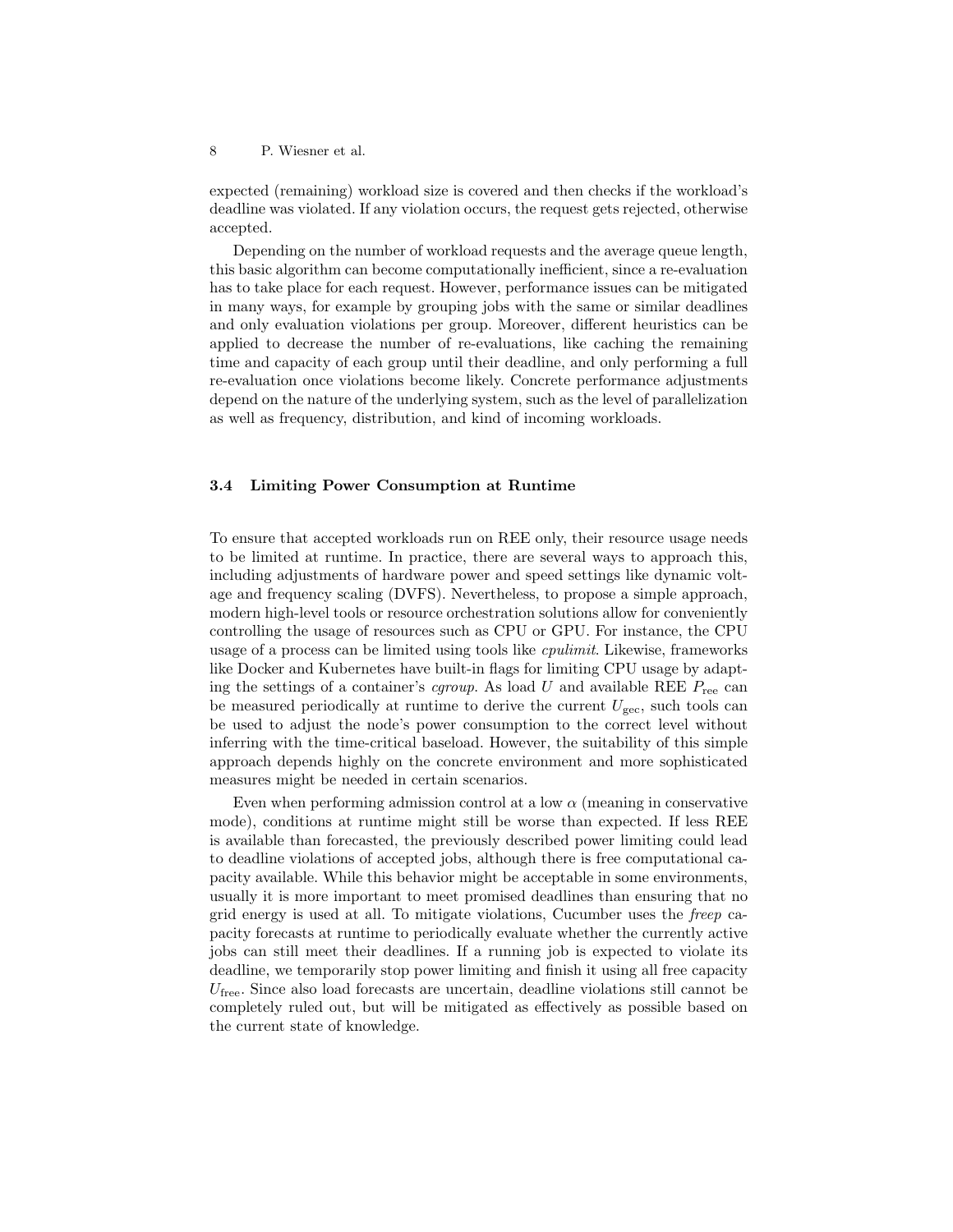## <span id="page-8-0"></span>4 Evaluation

We evaluate Cucumber on real datasets over the course of two weeks (January 18-31) using the discrete-event simulation framework SimPy. In total, 36 experiments were conducted: Six admission control policies (three baselines and Cucumber at  $\alpha \in \{0.1, 0.5, 0.9\}$  in two scenarios at three solar sites each. All data and simulation code are publicly available as mentioned in [Section 1.](#page-0-0)

#### 4.1 Experimental Setup

We want to upfront explain some simplifications we made in our simulation-based evaluation. First, we assume that the reported size of workload requests is always correct, while in practice runtime estimates are often noisy. Yet, we consider this a problem not addressed by Cucumber. Second, we do not explicitly model parallelism but process the workload queue next to the time-critical baseload in sequential order using non-preemptive earliest deadline first (EDF) scheduling. Third, we do not model the energy demand of Cucumber itself. However, we expect its overhead to be very small as forecasts are only updated every 10 minutes and the admission control itself can be implemented efficiently.

Admission Control Policies We evaluate six admission control policies for each of the below-described scenarios and solar sites. If deadlines are violated, jobs are not canceled but continue to run until they are completed.

- Optimal  $w/o$  REE accepts workloads using perfect forecasts for  $U_{pred}$  but without considering the availability of REE. It declares the upper bound for accepted jobs without deadline misses but accepts high grid power usage.
- $-$  *Optimal REE-Aware* accepts workloads using perfect load and renewable energy production forecasts. It declares the upper bound for accepted jobs without deadline misses and without any grid power usage.
- $-$  Naive accepts workloads only if there is currently REE available and there is no other workload in process. This approach does not rely on forecasts.
- Conservative, Expected, and Optimistic describe Cucumber admission control using realistic forecasts at  $\alpha \in \{0.1, 0.5, 0.9\}$ , respectively.

Scenarios We define two scenarios where each consists of a high-priority baseload and a number of workload requests. Exemplary baseload patterns are depicted in [Figure 4.](#page-9-0) Since, to the best of our knowledge, trace datasets with information on the delay-tolerance of workloads do not exist yet, we modeled both scenarios based on related real-world datasets:

1. ML Training is based on the cluster-trace-gpu-v2020 dataset from the Alibaba Cluster Trace Program[5](#page-8-1) , which contains two months of traces from

<span id="page-8-1"></span> $^5$ <https://github.com/alibaba/clusterdata>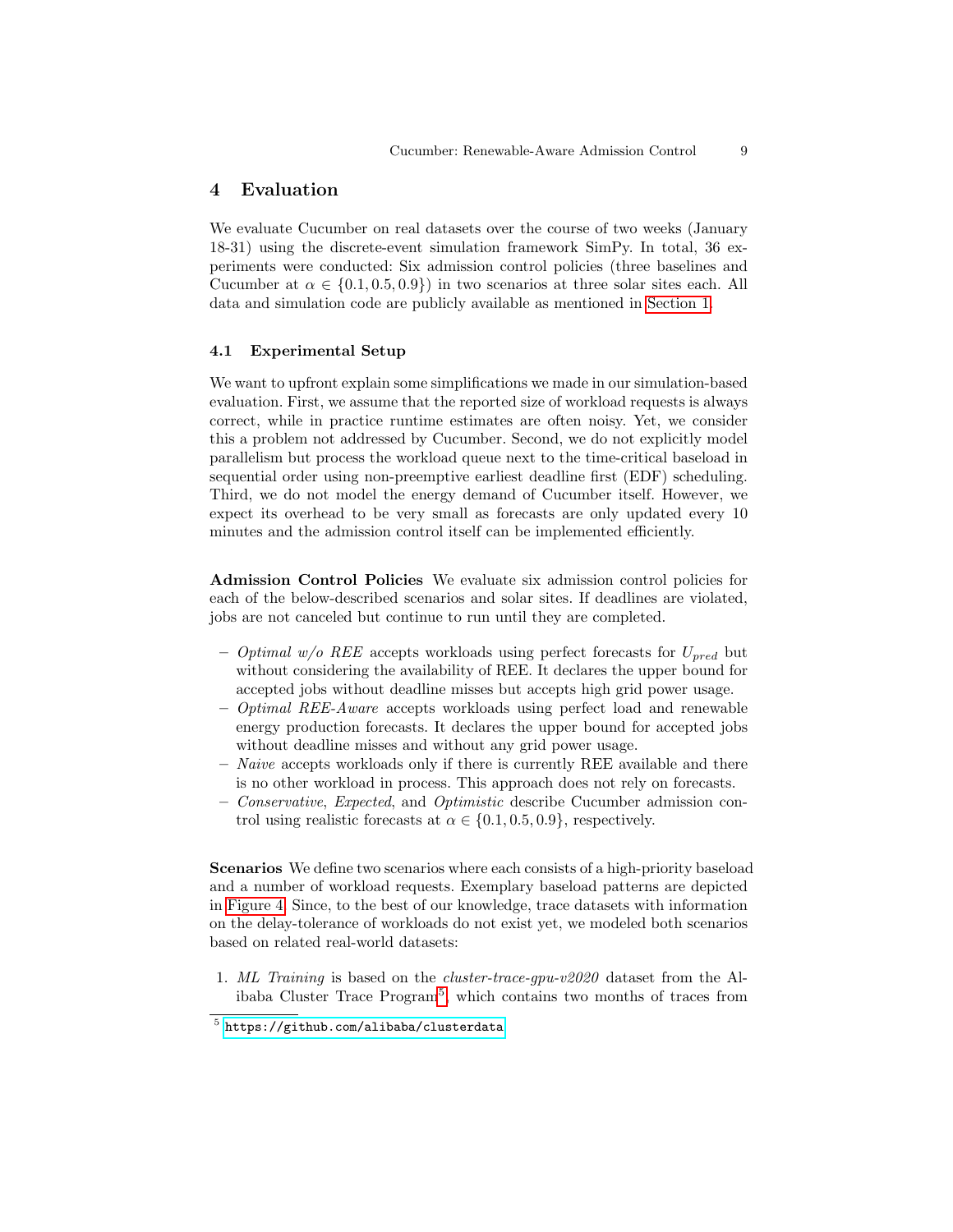a GPU production cluster [\[30\]](#page-14-13). Baseload is modeled using tasks labeled as worker, which are highly variable and hard to predict. Each of the 5477 delay-tolerant workload requests corresponds to an xComputeWorker task in the dataset. The size of workloads is determined by the  $plan\_qpu$  property and each workload has to be finished by midnight the day it was issued, meaning deadlines can be anywhere from 0 to 24 hours.

2. Edge Computing: is based on the NYC Taxi Trip dataset  $6$  from Dec 2020 and Jan 2021. Baseload is modeled on the number of yellow taxi rides, which is highly seasonal. The 2967 workload requests correspond to long-distance green taxi rides: Every green taxi ride over 10 km length emits a job at lpep\_pickup\_datetime which has to be computed until lpep\_dropoff\_datetime. The median deadline is 41 minutes. All jobs have the same size.

We generated baseload forecasts by training a DeepAR [\[27\]](#page-14-14) probabilistic forecasting model[7](#page-9-2) on the first 1.5 months of data to then generate 24-hour forecasts with a 10-minute resolution for every 10-minute step in the last two weeks of the datasets. Note, that the arrival rate of workload requests is not forecasted by Cucumber. Power consumption forecasts are derived using [Equation 1](#page-4-1) with  $P_{\text{max}} = 180 W$  and  $P_{\text{static}} = 30 W$ .



<span id="page-9-0"></span>Fig. 4. In red: actual and forecasted baseload power consumption in both scenarios at an exemplary day. In green: exemplary power production at the three solar sites.

Solar Sites We assume every compute node has access to a solar panel with 400W peak production. We collected real solar power production forecasts using the Solcast<sup>[8](#page-9-3)</sup> utility-scale API during the second half of January 2022. Like load forecasts, the solar forecasts cover 24 hours in 10-minute resolution each and were generated in 10-minute intervals. Each forecast contains the median as well

<span id="page-9-1"></span> $^6$ <https://www1.nyc.gov/site/tlc/about/tlc-trip-record-data.page>

<span id="page-9-2"></span><sup>7</sup> DeepAR parameters: GRU, 3 Layers, 64 nodes, 0.1 Dropout; 20-30 minutes training time on commodity hardware

<span id="page-9-3"></span><sup>8</sup> <https://solcast.com>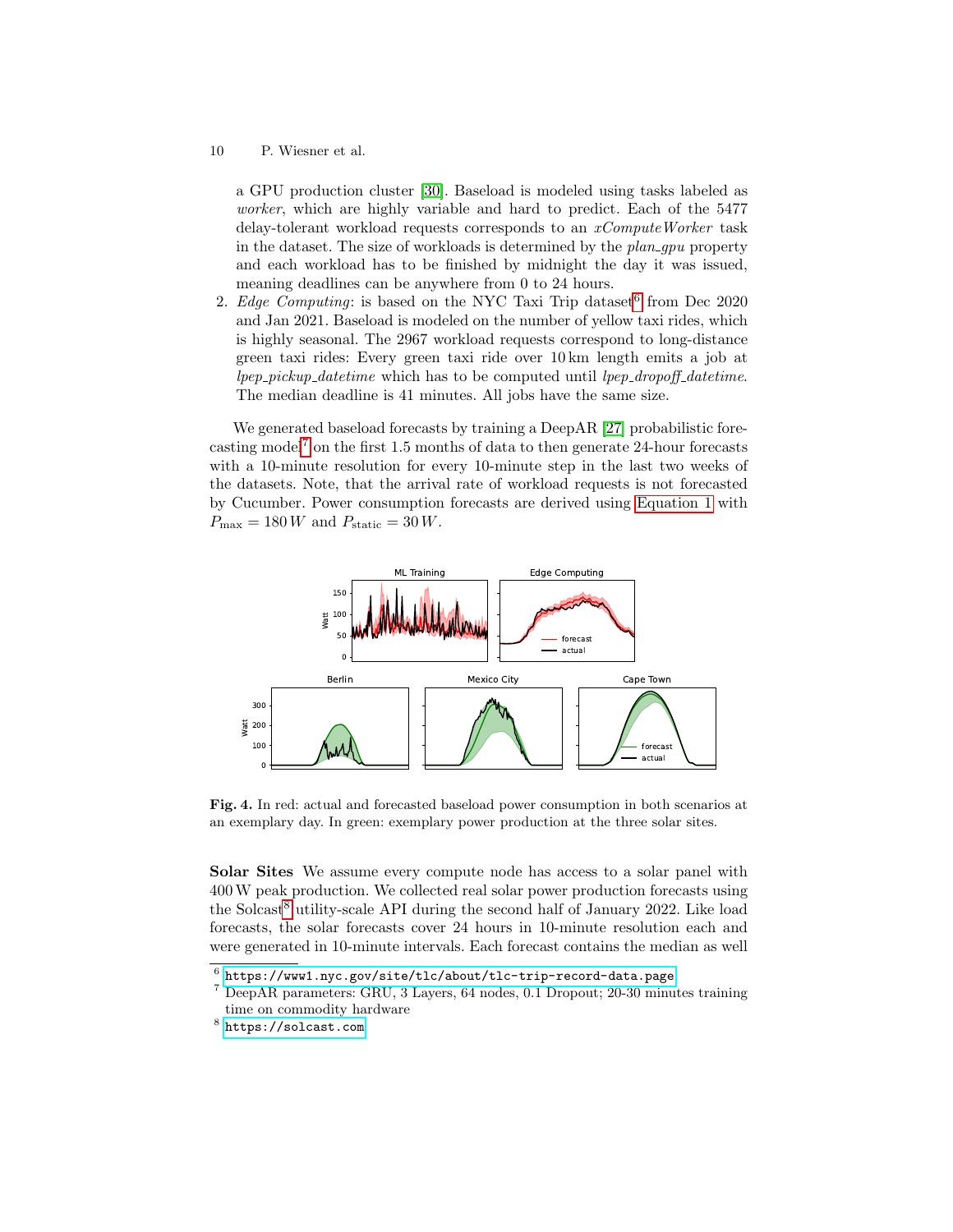as the  $10<sup>th</sup>$  and  $90<sup>th</sup>$  percentile of expected energy production for each time step. To evaluate the effectiveness of our approach at different geographical locations and during different seasons, we gathered forecasts at three different sites located at different continents and latitudes:

- 1. Berlin during winter (8 hours of daylight; 2 hours of sunshine)
- 2. Mexico City during the dry season (11 hours of daylight; 7 hours of sunshine)
- 3. Cape Town during summer (14 hours of daylight; 11 hours of sunshine)

For orientation, the roughly expected hours of daylight and sunshine in January at each site are listed in parentheses. Exemplary values for each site are displayed in [Figure 4.](#page-9-0)

#### 4.2 Results

For each experiment, we report the admission control acceptance rate and the fraction of REE that was used to actually power the workloads. [Figure 5](#page-10-0) illustrates the results.



<span id="page-10-0"></span>Fig. 5. Acceptance rate of workload requests and the fraction of these workloads that was actually powered via REE during execution (green).

As expected, *Optimal*  $w/o$  *REE* accepts almost all workload requests at the cost of requiring a substantial amount of grid energy. Worth mentioning is the constant acceptance rate of 100 % across all experiments of the ML Training scenario, which is a result of the rather relaxed deadlines. The stricter deadlines in the Edge Computing scenario lead to a slight decrease in acceptance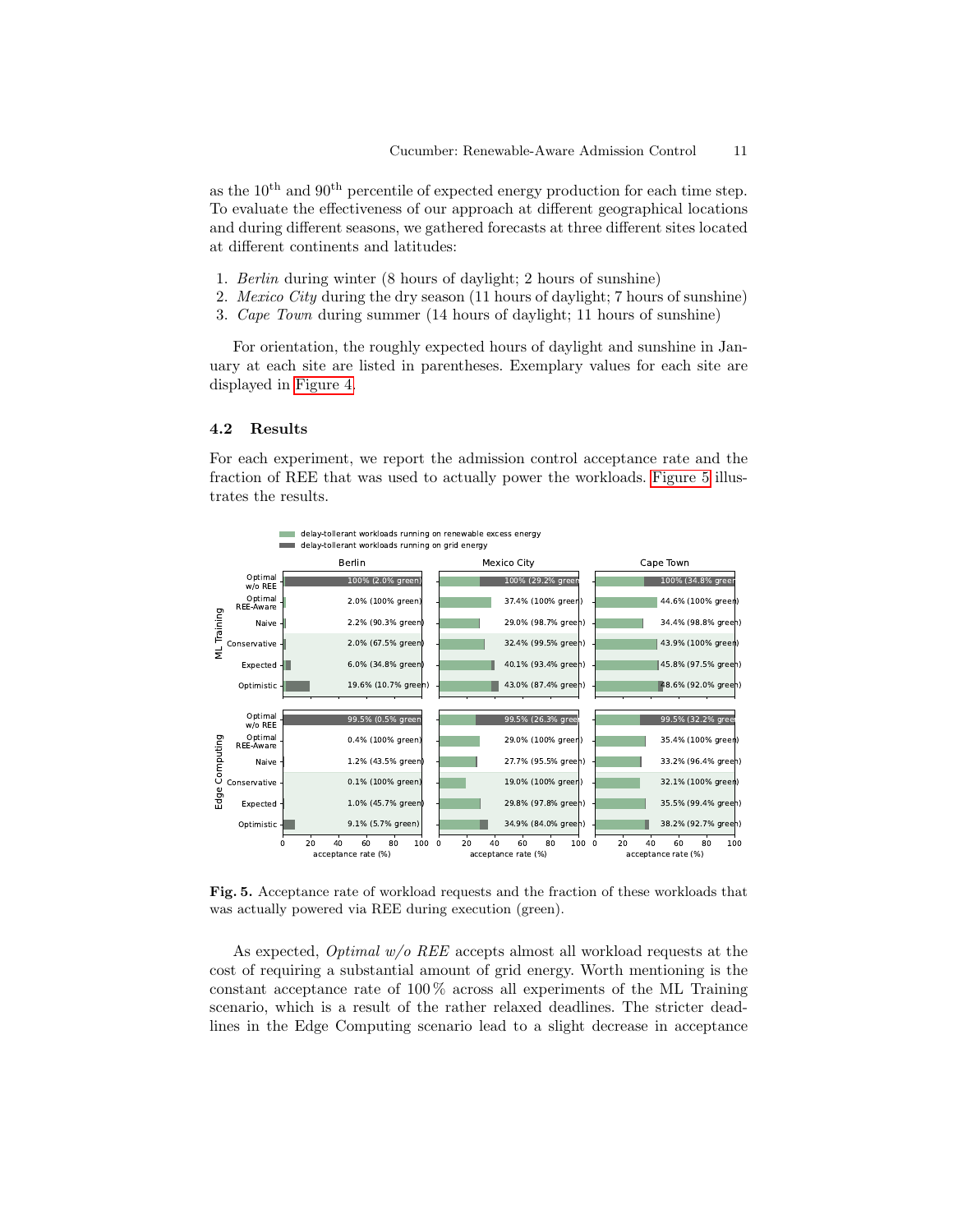rates. Both baselines utilize perfect forecasts but only Optimal REE-Aware considers available REE, which is why is does not use any grid energy across all experiments.

We observe that there was barely any REE available at the Berlin solar site during the observed period. Even *Optimal REE-Aware* accepts only a maximum of 2 % of all workloads. Since the uncertainty and error rate of solar forecasts is extremely high at the Berlin site, only Conservative forecasts achieved comparably low grid power usage. Admission control based on Optimistic and Expected forecasts resulted in very low REE usage of 5.7 - 10.7 % and 34.8 - 45.7 %, respectively. Under such conditions, the usage of a forecast-based admission control policy such as Cucumber can hardly be justified, as it does not show improved performance compared to a Naive approach.

However, in Mexico City and Cape Town, which had a lot longer days and better weather during January than Berlin, Cucumber clearly outperforms the *Naive* admission control, which achieves  $31.1\%$  acceptance rate at  $97.3\%$  REE usage in average. Cucumber's Expected case configuration maintains almost the same REE usage (97.0 %) but increases the acceptance rate to 37.8 %, while the Conservative configuration manages 99.9 % REE usage at an acceptance rate of 31.9 %. The trade-off when tuning the forecasts is clearly visible: While Conservative admission control results in almost perfect REE coverage, the acceptance rate was on average 18.5 % lower.



<span id="page-11-0"></span>Fig. 6. Aggregated number of accepted workloads per hour for all admission control policies during the ML Training scenario in Mexico City. The orange line indicates the average solar production during a day.

[Figure 6](#page-11-0) depicts the aggregated number of jobs per hour for an exemplary solar site on the ML Training scenario (all deadlines are midnight). We observe that the acceptance rate over time differs strongly between the different approaches: Considering that *Optimal*  $w/o$  *REE* describes all workloads that can be accepted without deadline violations, Optimal REE-Aware describes the op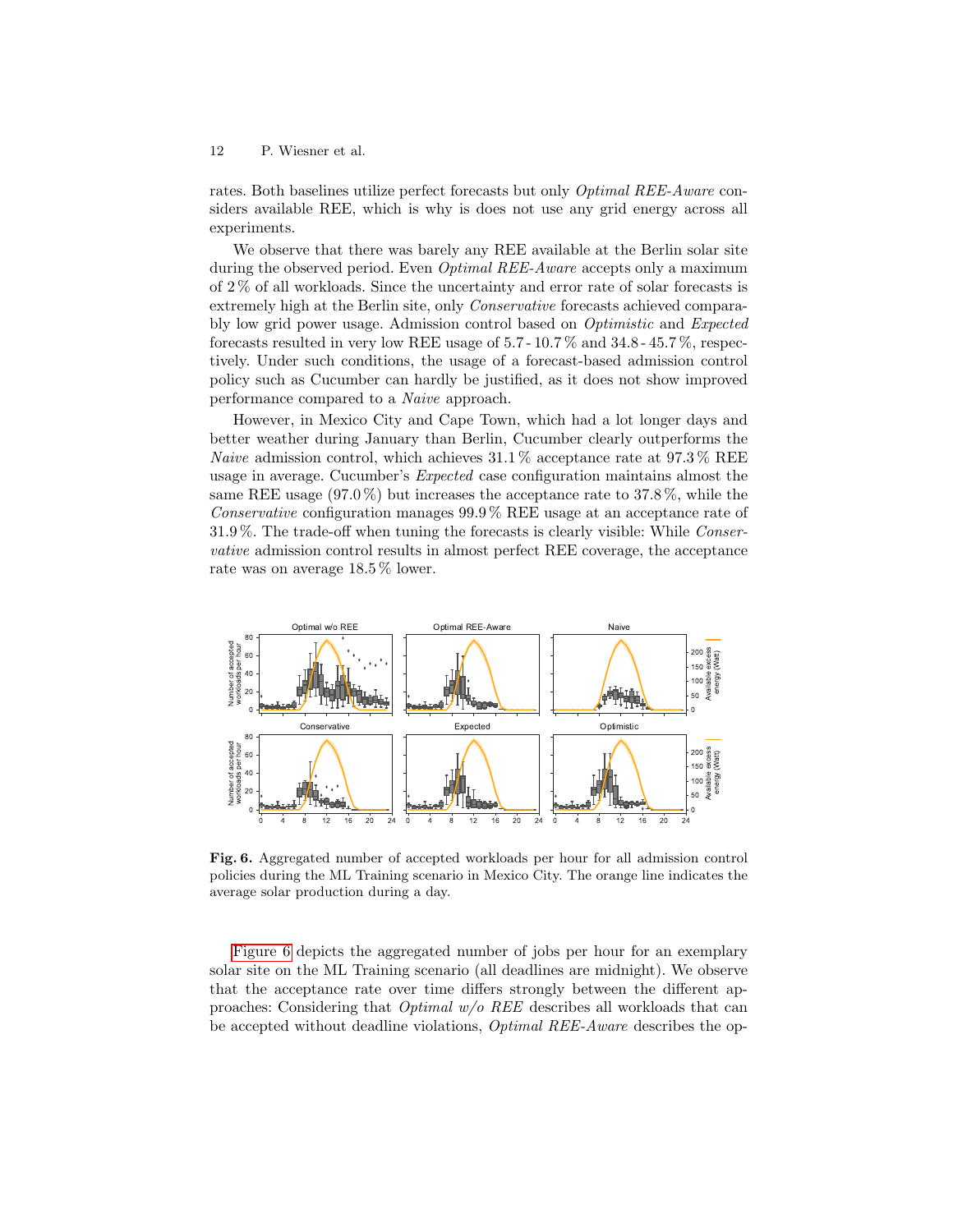timal subset that can be computed using only REE. The Naive approach cannot exploit this potential, as it only accepts workloads once there is REE available.

The Cucumber admission control, on the other hand, is based on forecasts of REE and hence already accepts workloads before the sun is rising. It can be observed, that in the the Expected case's behaviour is close to the optimal case and almost all jobs before 11 am get accepted. After that, the number of accepted jobs per hour falls drastically since the forecasted solar energy until midnight is already reserved by queued workloads and forecasts in Mexico City are comparably precise. In Conservative mode, Cucumber is more cautious and accepts fewer jobs during early morning hours. However, it accepts additional jobs throughout the day as uncertainty decreases when progressing in time.

We note that *Optimistic* forecasts barely increase REE usage compared to Expected forecasts in most experiments. For example, the acceptance rate for the Edge Computing scenario in Mexico City went up by 16.3 %, but the REE usage by only 0.5 %, meaning that almost all additionally accepted jobs were powered by grid energy. Furthermore, we note that the Optimistic experiments resulted in 1, 5, and 7 deadline misses in the Edge Computing scenario (which has tight deadlines), while none of the other configurations caused any deadline misses. We conclude that users should pick  $\alpha > 0.5$  with caution.

## <span id="page-12-0"></span>5 Conclusion

This paper presents Cucumber, a configurable admission control policy for resource-constrained compute nodes with on-site renewable energy sources. Cucumber accepts delay-tolerant workloads to increase REE utilization through probabilistic multistep-ahead forecasts of computational load, energy consumption, and energy production. Our simulation-based evaluation uses real solar production forecasts for Berlin, Mexico City, and Cape Town and compares different configurations of our approach with baseline policies on two exemplary scenarios. The results show, that Cucumber's default configuration shows similar acceptance rates than the optimal case baseline while achieving an REE coverage of 97.0 % on average in Mexico City and Cape Town. Conservative admission results in almost perfect REE coverage at a 18.5 % reduced acceptance rate.

For future work, we plan to implement Cucumber in a hardware testbed to study its behavior and computational overhead under realistic conditions. Furthermore, we want to extend the approach to also consider available energy story and make Cucumber part of a decentralized architecture that exploits the spatio-temporal availability of REE in a distributed system via local decisions.

## Acknowledgments

We sincerely thank Solcast for the uncomplicated and free access to their solar forecast APIs. This research was supported by the German Academic Exchange Service (DAAD) as ide3a and the German Ministry for Education and Research (BMBF) as BIFOLD (grant 01IS18025A) and Software Campus (01IS17050).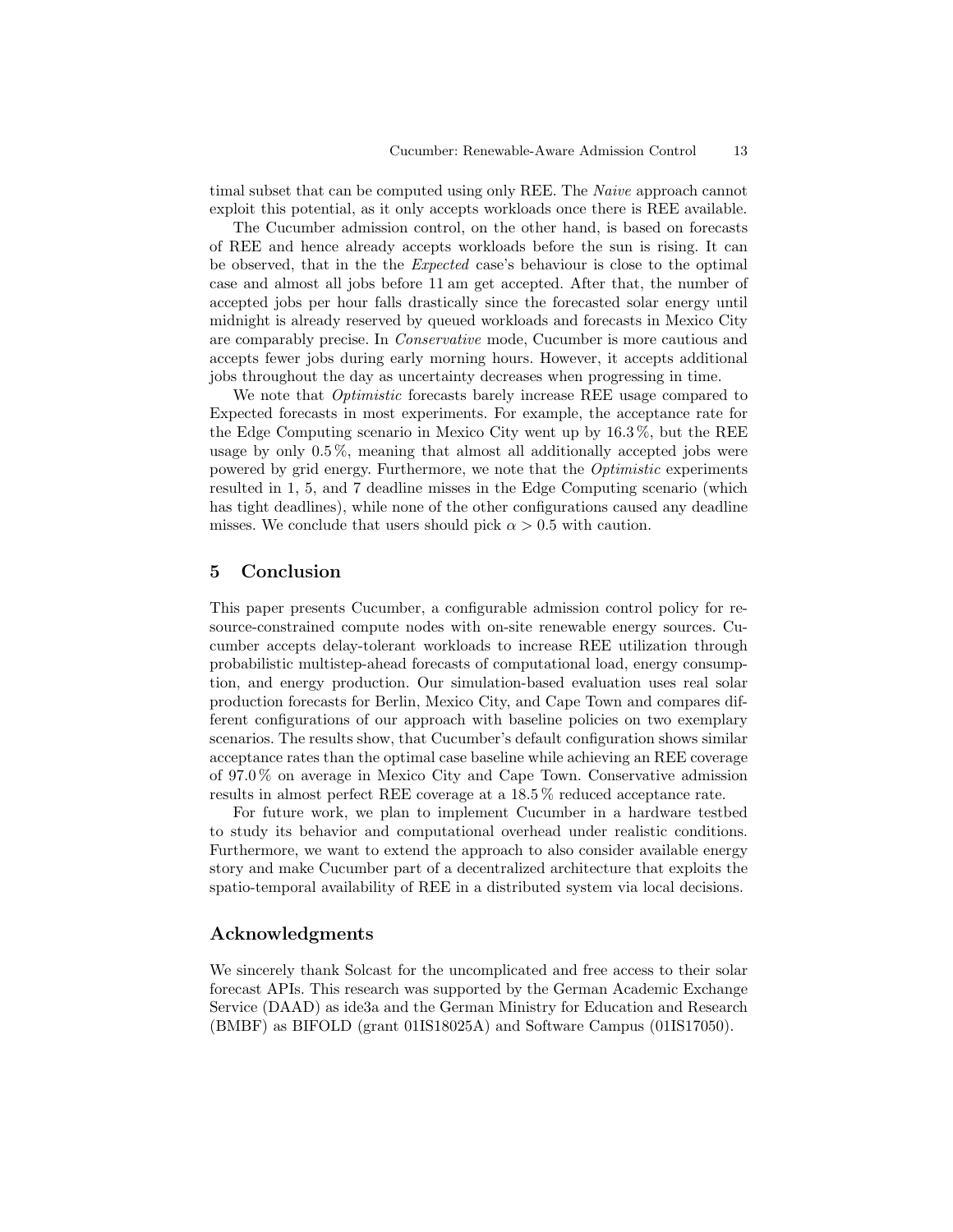# References

- <span id="page-13-1"></span>1. Acun, B., Lee, B., Maeng, K., Chakkaravarthy, M., Gupta, U., Brooks, D., Wu, C.J.: A holistic approach for designing carbon aware datacenters. arXiv:2201.10036 [cs.DC] (2022)
- <span id="page-13-7"></span>2. Aksanli, B., Venkatesh, J., Zhang, L., Rosing, T.: Utilizing green energy prediction to schedule mixed batch and service jobs in data centers. In: HotPower '11 (2011)
- <span id="page-13-16"></span>3. Alencar, D.B., de Mattos Affonso, C., Oliveira, R.C.L., Rodríguez, J.L.M., Leite, J.C., Filho, J.C.R.: Different models for forecasting wind power generation: Case study. Energies 10 (2017)
- <span id="page-13-2"></span>4. Bank, W.: State and trends of carbon pricing 2020. Tech. rep., Washington, DC: World Bank. (2020)
- <span id="page-13-13"></span>5. Barroso, L.A., Hölzle, U.: The case for energy-proportional computing. Computer 40(12) (2007)
- <span id="page-13-14"></span>6. Bright, J.M., Killinger, S., Lingfors, D., Engerer, N.A.: Improved satellite-derived pv power nowcasting using real-time power data from reference pv systems. Solar Energy 168 (2018)
- <span id="page-13-9"></span>7. Chen, X., Mohapatra, P., Chen, H.: An admission control scheme for predictable server response time for web accesses. In: WWW. ACM (2001)
- <span id="page-13-8"></span>8. Chien, A.A., Zhang, C., Nguyen, H.D.: Zero-carbon cloud: Research challenges for datacenters as supply-following loads. University of Chicago, Tech. Rep. CS-TR-2019-08 (2019)
- <span id="page-13-0"></span>9. Freitag, C., Berners-Lee, M., Widdicks, K., Knowles, B., Blair, G., Friday, A.: The climate impact of ict: A review of estimates, trends and regulations. arXiv:2102.02622 [physics.soc-ph] (2021)
- <span id="page-13-6"></span>10. Inigo Goiri, Haque, M.E., Le, K., Beauchea, R., Nguyen, T.D., Guitart, J., Torres, J., Bianchini, R.: Matching renewable energy supply and demand in green datacenters. Ad Hoc Networks 25 (2015)
- <span id="page-13-11"></span>11. Gontarska, K., Geldenhuys, M., Scheinert, D., Wiesner, P., Polze, A., Thamsen, L.: Evaluation of load prediction techniques for distributed stream processing. In: International Conference on Cloud Engineering (IC2E). IEEE (2021)
- <span id="page-13-3"></span>12. Google: 24/7 by 2030: Realizing a carbon-free future. Tech. rep., Google (2020)
- <span id="page-13-10"></span>13. Hazemi, F.A.: A hybrid green policy for admission control in web-based applications. In: SoftCOM. IEEE (2013)
- <span id="page-13-5"></span>14. Hirsch, A., Parag, Y., Guerrero, J.: Microgrids: A review of technologies, key drivers, and outstanding issues. Renewable and Sustainable Energy Reviews 90 (2018)
- <span id="page-13-18"></span>15. Kallio-Myers, V., Riihelä, A., Lahtinen, P., Lindfors, A.: Global horizontal irradiance forecast for finland based on geostationary weather satellite data. Solar Energy 198 (2020)
- <span id="page-13-15"></span>16. Khalyasmaa, A.I., Eroshenko, S.A., Chakravarthy, T., Gasi, V.G., Bollu, S.K.Y., Caire, R., Atluri, S.K.R., Karrolla, S.: Prediction of solar power generation based on random forest regressor model. In: SIBIRCON (2019)
- <span id="page-13-12"></span>17. Koller, R., Verma, A., Neogi, A.: Wattapp: An application aware power meter for shared data centers (2010)
- <span id="page-13-4"></span>18. Kordkheili, R.A., Hinkle, T., Gandhi, M., der Pas, N.V., Davari, P.: On-site power generation for data centers. Tech. rep., Sust. Digital Infrastructure Alliance (2021)
- <span id="page-13-17"></span>19. Li, Q., Cai, C., Kamada, Y., Maeda, T., Hiromori, Y., Zhou, S., Xu, J.: Prediction of power generation of two 30 kw horizontal axis wind turbines with gaussian model. Energy 231 (2021)